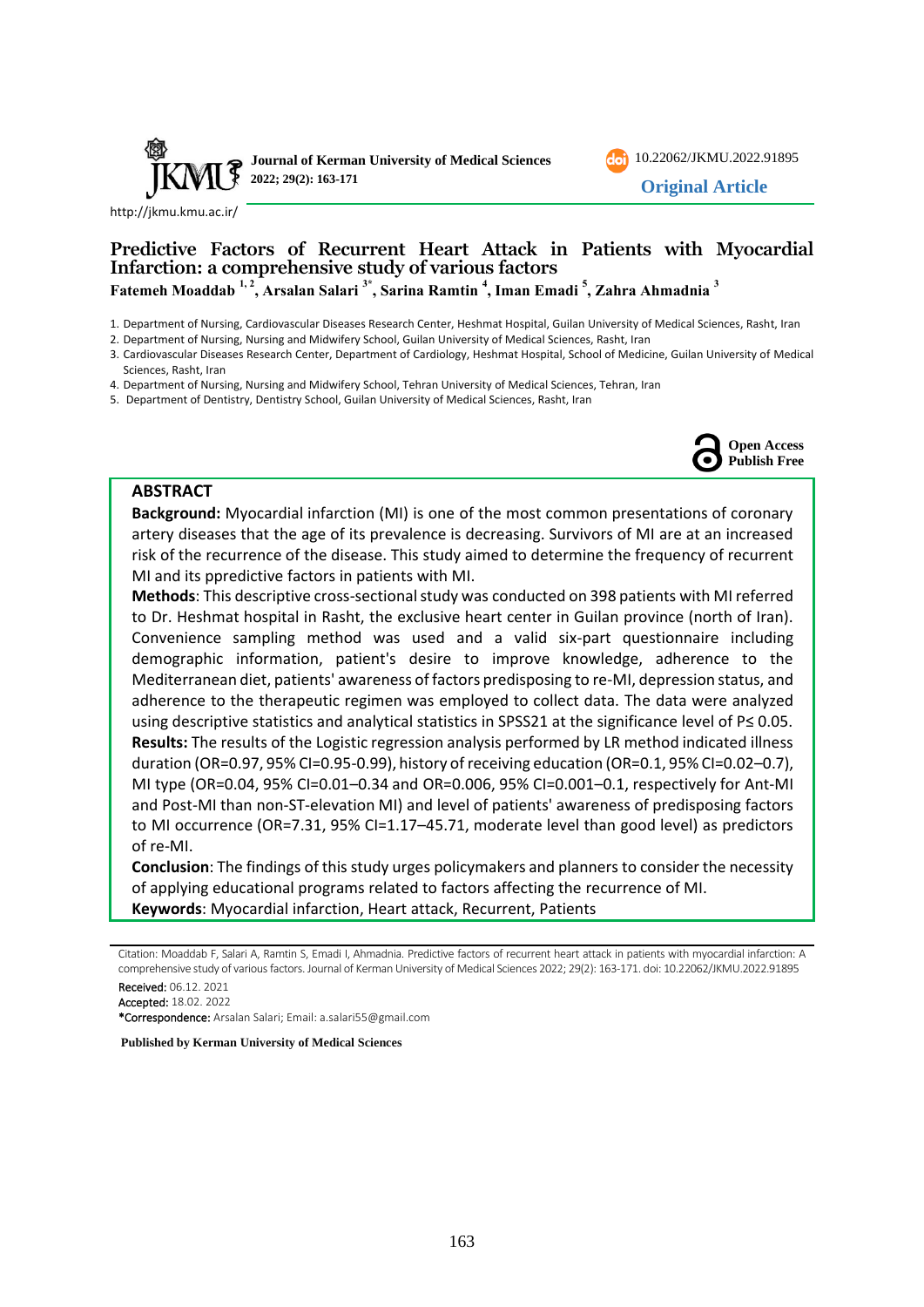## **Introduction**

ardiovascular diseases (CVD) are the global leading cause of premature death, especially in Iran (1, 2). The majority of CVD deaths are due to ischemic heart disease (IHD) and myocardial infarction (MI) that one third of them occur in those at the age of less than 70 years; the age of MI development and prevalence is decreasing (1). About 17 million deaths per year are attributed to cardiovascular causes (two times as many deaths as was caused by cancer) and the number is expected to grow to 23.3 million by 2030 (3). **C**

According to the World Health Organization's MONICA Project (monitoring trends and determinants in cardiovascular disease), when the MI event occurs, within 28 days after the first clinical manifestation, if an attack occurs, it is not a separate attack; however, if after the midnight of the 28th day, a heart attack occurs, it is considered as a new attack and recurrent MI (4). Survivors of MI are at an increased risk of recurrent MI, which shows these people are 4 or 5 times more at risk than people who do not have CAD and are at the same age (5). The relative risk for all-cause death and cardiovascular outcomes (recurrent MI, cardiovascular death) is at least 30% higher in survivors of MI than that in a general reference population at both 1-3 years and 3-5 years after MI (6).

The importance of intervention to prevent recurrent MI is determined by the fact that considerable scientific evidence asserts that some interventions can reduce the risk of further cardiovascular attacks in patients with a history of MI; and if it is done properly, lethal and nonfatal attacks could be prevented (5, 7-9). Several studies suggested many interventions for the prevention of recurrent MI event and reduction of its mortality, including: lifestyle changes, following Mediterranean diet and eating proper nutrition, drug treatment, informing patients, and socioeconomic support of patients (5, 7, 8, 10).

Medication treatment, in association with lifestyle changes, can lead to an overall decrease of mortality, and coronary events (11). Studies have shown that adherence to the Mediterranean diet, and smoking cessation after MI significantly decrease the risk of recurrent MI and mortality by 30% to 50%, nevertheless, many patients continue to smoke (10, 12).

Another issue that can increase the chances of recurrent MI and subsequent mortality is depression, which in these patients, mild and severe depression is observed (13). The findings showed that organized post MI-treatment during the first six month following the acute MI, with emphasis on the desired level of health education and medical control and awareness rising, along with stress management and exercise is directly associated with a lower death rate after MI (14, 15).

Another barrier mentioned is the costs of care (16); Hospital admission can create a significant financial burden for patients, which is sometimes beyond the financial capacity of the individual, and these costs can sometimes be a barrier to the treatment process of acute MI in hospitals (16, 17).

Therefore, considering the above-mentioned issues, the researcher's experience in the field of heart, frequent hospitalizations in these patients causing patient-family problems and financial burden on health care systems, few studies on the frequency of re-MI related factors in the researcher's review, as well as the perceived need to review and know the existing conditions for future care planning based on the deficiencies and patient needs this study was conducted with the aim of determining the frequency of re-MI and its predictive factors in patients with MI referred to a Hospital in Rasht.

# **Materials and Methods**

This study was carried out based on an analytical cross-sectional study design. All patients with MI, who referred to the only specialized heart center affiliated to Guilan University of Medical Sciences in Rasht, from mid-March to the end of August 2018, were included in the research. The patients who were admitted to the Internal Cardiac Department were selected through the convenience sampling method. Inclusion criteria were: approved diagnosis of MI by a cardiologist, having a previous history of hospitalization due to MI, having no history of neurological problems (Cerebrovascular events, TIA, Short term memory impairment or Dementia), mental stability (due to documents), having no history of psychiatric drug and the ability to speak Persian for completing the questionnaire (the researcher read the questions to the patients and asked them to answer the questions orally).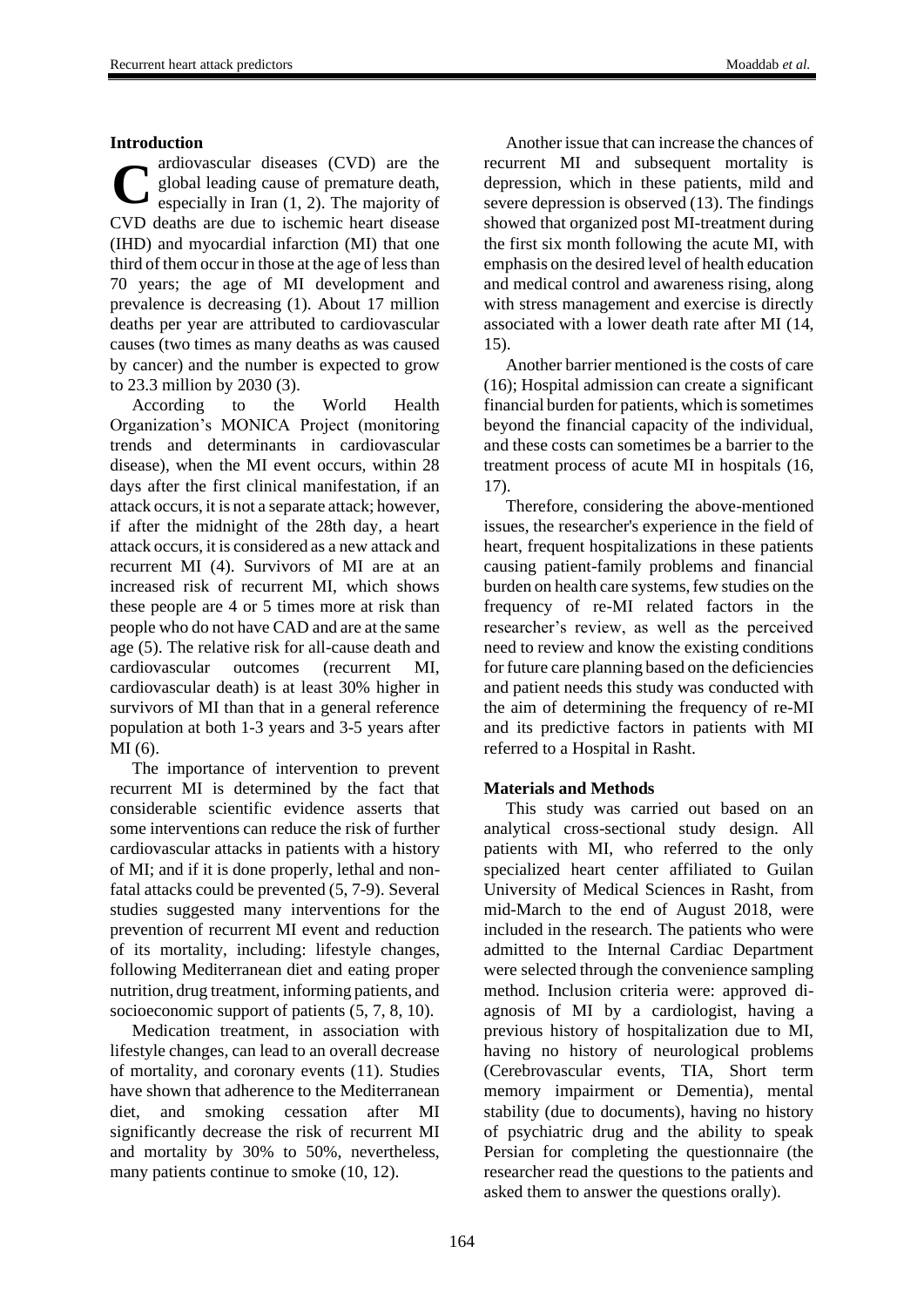Based on a pilot study conducted on 30 patients, with 95% confidence, 5% standard error, and P= 30% (re-MI percentage) and based on the sample size formula, the required sample size was calculated as 323 people. According to a study on the relationship between re-MI and the demographic factors, 5 samples were added per variable and the final sample size was calculated as 398 people.

Questionnaires and interviews were used for collecting data. Six questionnaires were used: "Demographic characteristics", "Assessing the patient's desire to improve knowledge about the CVDs", "Adherence to the Mediterranean diet in cardiovascular patients", and "Assessing the level of patients' awareness of factors predisposing to re-MI ", "Assessing depression status", and" Evaluation of patients' adherence to the therapeutic regimen".

1. Demographic variables and patient's clinical status were: age, gender, marital status, education level, occupation status, housing status, place of residence, living condition, illness duration, history of receiving education, blood pressure, history of MI in the last year (NST-MI, ST-MI, Neglect MI, Primary PCI), MI type, history of diabetes, history of hypertension, history of hyperlipidemia, and family history of heart disease.

2. The questionnaire which used to assess the level of patients' awareness of factors predisposing to MI was first used by Heydari *et al.* in 2010 (18). This questionnaire contains 7 fourchoice questions, 7 true-false questions, and one multiple choice question. The total score of the questionnaire is 16. The scores on the Awareness Form are classified on a 0-100 scale (Poor: 0-50, moderate: 50-75, Good: 75-100). The tool's validity and reliability were investigated by the researcher. To determine the validity of the questionnaire, it was given to 10 faculty members of Guilan University of Medical Sciences and after collecting their ideas, the questionnaire was revised. The tool's scientific validity CVI was estimated at 0.83 and over. The tool`s reliability was also determined by internal correlation and Cronbach's alpha ( $\alpha$  = 0.88).

3. The learning needs of patients about coronary disease were identified by Mildred L. Czar in 1997 and a questionnaire was designed for evaluation of patient's desire to learn about CVDs (19). This inventory is a 38-item questionnaire that includes the following

subjects: cardiac anatomy and physiology, food restrictions, symptom recognition, sex, drug therapy, smoking, work, stress and general concerns. The responses are ranked from 1 to 5 in which 1 is assigned as "not important" and 5 is considered as' "very important". Lastly, the level of learning need is classified based on the total score as "high" (score: 38-88), "medium" (score: 89-139), and" low "(score: 140-190). The tool's validity and reliability were investigated by the researcher. The tool's scientific validity CVI was estimated at 0.81 and over. The tool`s reliability was also determined by internal correlation and Cronbach's alpha ( $\alpha$  = 0.85).

4. The Zung Self-Rating Depression Scale (Zung 1965) is composed of 20 items that the patient can select one of the following choices: seldom, sometimes, usually, and often. The depression scale measures the affective, cognitive, behavioral, and psychological aspects of depression. Each question is scored on a scale of 1-4. There are ten positively worded and ten negatively worded questions. Based on the obtained scores, depression grades are classified as follow (20): normal range and without the psychological disorder (score<50), mild to moderate depression (score: 50-59), moderate to overt depression (score: 60-69), severe depression (score  $\geq$ 70). The validity of this scale was verified by Habibpour in 2003 (21). The tool's reliability was investigated by the researcher and determined by internal correlation and Cronbach's alpha ( $\alpha$  = 0.87).

5. The evaluation of adherence to the Mediterranean diet is a validated questionnaire with 13 items that patient's answer is whether Yes or No scored 1 and 0 respectively. The results were classified as low adherence (score: 0-5), moderate (score: 6-9) and high adherence (score  $\geq$ 10). The content and face validity of the questionnaire have been evaluated and validated by two experts in the field of nutrition (22, 23). In Iran, the tool`s validity was investigated by the researcher. The tool's scientific validity CVI was estimated at 0.83 and over. In the initial pilot study, after completing 30 questionnaires, the internal reliability of the questionnaire was calculated by using the internal correlation method and Cronbach's Alpha ( $\alpha$  = 0.92).

6. The patient's adherence to the therapeutic regimen questionnaire, at first was identified by Heydari *et al.*, entitled "The evaluation of the rehospitalization frequency and its related factors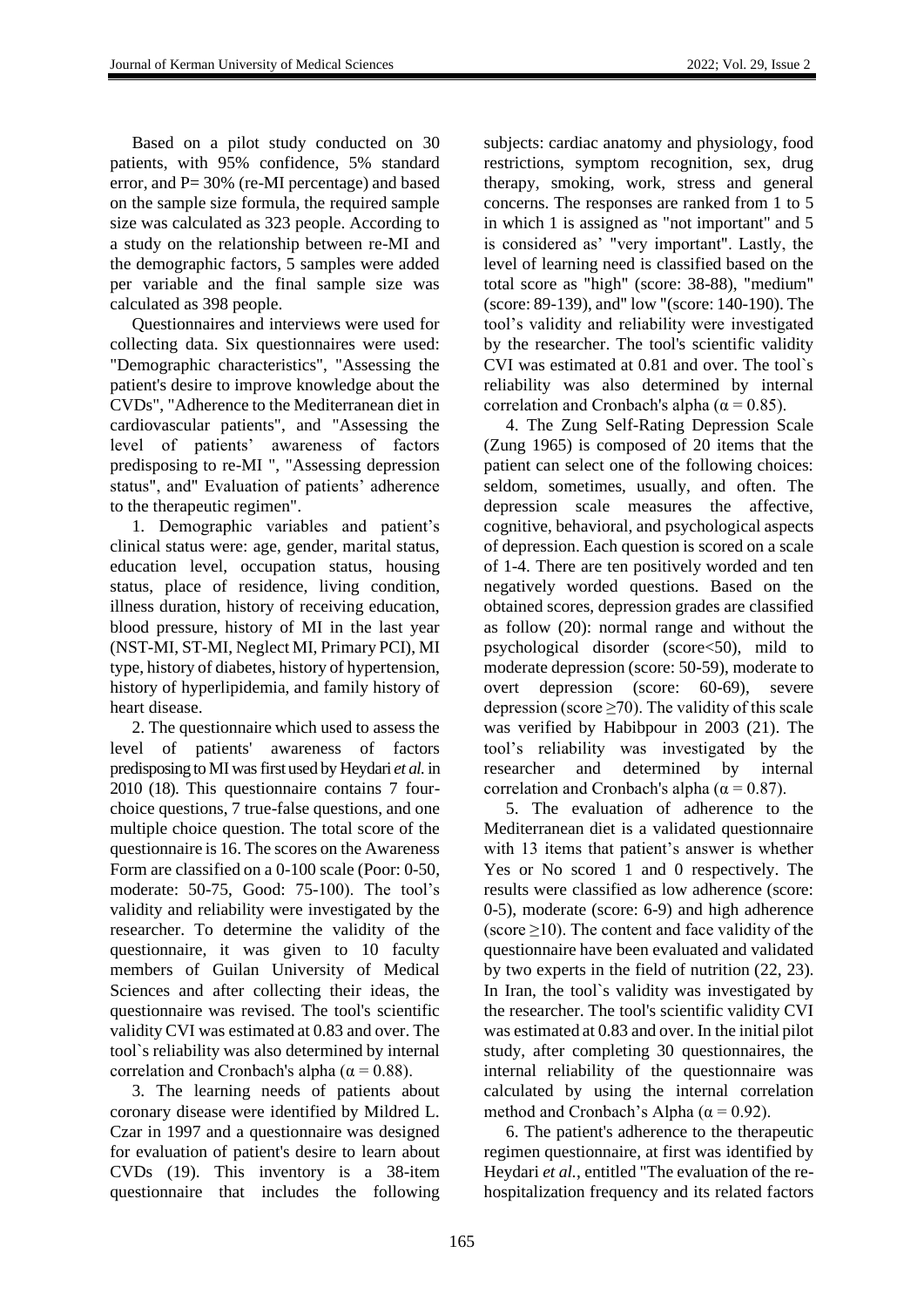in cardiac patients referred to selected hospitals in Mashhad in 2010". This questionnaire consists of 12 items which each question has 4 choices including never, seldom, often, and always (scored from1to 4). The scoring method is reverse for questions 1, 2, 4, 9, and 11. The minimum and maximum scores obtained from this questionnaire are 12 and 48, respectively and is classified as poor adherence (score: 12- 24), moderate adherence (score: 24-36) and good adherence (score: 36-48). The validity of the instrument has been assessed through content validity and its reliability was examined through measurements between evaluators by Heydari *et al.* (18). The tool's reliability was investigated by the researcher and determined by internal correlation and Cronbach's alpha ( $\alpha$  = 0.91).

After approving the project and receiving the introduction letter from the Vice Chancellor for Research, samples of this study were selected. Patients were included in the study if desired and their consent was obtained at the beginning of the study. The anonymity and confidentiality of participants were secured. Questionnaires were filled in after 2-3 days of hospitalization for patient`s status stability and obtaining their informed consent. The questionnaires were not completed in one step and were completed according to the patient's condition.

After completing the questionnaires, the data were analyzed through SPSS21 and using Kolmogorov-Smirnov test to determine the normal distribution of data, descriptive (frequency, percentage, mean, standard deviation) and inferential (Chi-square test, Fisher's exact test, Mann-Whitney U test, and regression coefficient to estimate the odds ratio) statistical tests.

#### **Results**

Results showed that the majority of the participants were male (71.1%), married (95.2%), had a literacy for reading and writing (39.4%), resided in the city (70.4%), were selfemployed (30.4%) and had a mean age of 61.82  $\pm$  12.06 years (Table 1). In whole, 14 (3.5%) of the participants had a re-MI. In the evaluation of the level of patients' awareness of predisposing factors to MI occurrence, the patients' awareness mean score was 11.91±4.75 out of a possible score of 16 and 29 (7.3%) of the participants had poor, 235 (59%) had moderate, and 134 (33.7%) got good level of awareness. In assessing the patients' desire to improve knowledge about the CVDs, the mean score of the patients' learning needs was148.14±16.01 out of 190. One patient (0.3%) had high learning needs, 114 (28.6%) patients had a moderate level, and 283 (71.1%) had a low level of learning needs. The patients' mean score on depression questionnaire was 43.78±5.82 out of a possible score of 80 and 375 (94.2%) patients had a normal mood and without psychological disorder, 19 (4.8%) ones had a mild to moderate depression, 3 (0.8%) patients had moderate to overt depression, and 1 (0.3%) patient was severely depressed. The mean score of the patients' adherence to the Mediterranean diet was 8.16±2.12 out of 13 and 49 (12.3%) of the patients had low (inappropriate), 241 (60.6%) ones had moderate, and 108 (27.1%) patients had high adherence. The mean score of patients' adherence to therapeutic diet was  $33.12\pm3.61$  out of 48. Three patients  $(0.8\%)$  had poor, 330 (82.9%) ones had moderate, and 65 (16.3%) patients had high adherence.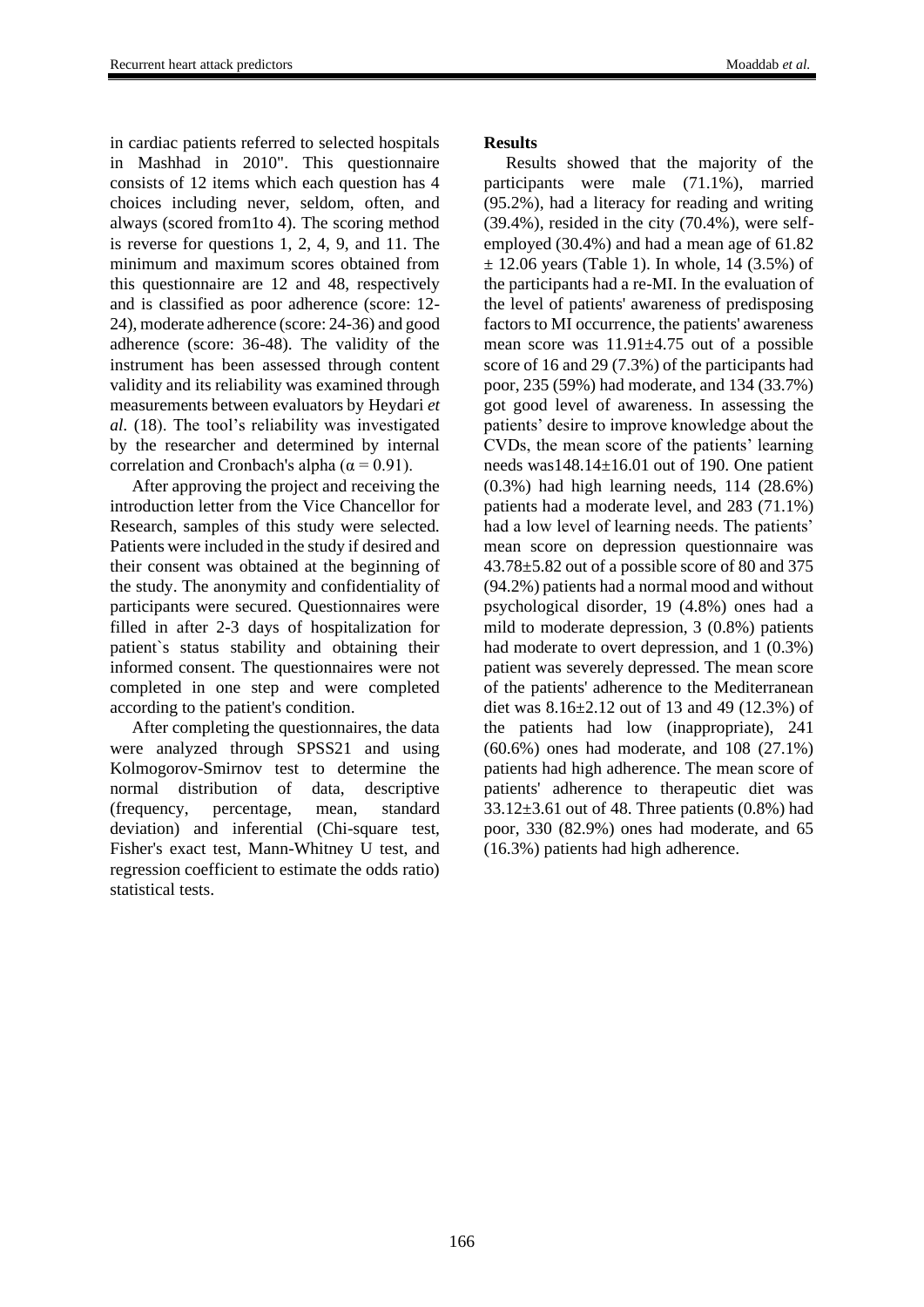| Gender:<br>- Female<br>115 (28.9)<br>- Male<br>283 (71.1)<br>Age, Mean (SD)<br>61.82 (12.06)<br><b>Marital status:</b><br>- Married<br>379 (95.2)<br>- Unmarried (Single, Divorced, Widowed)<br>19(4.8)<br><b>Level of Education:</b><br>- Illiterate<br>139 (34.9)<br>- Reading and writing literacy<br>157 (39.4)<br>- Under the high school diploma<br>82 (20.7)<br>- High school Diploma and higher<br>20(5)<br><b>Housing status:</b><br>- Leased<br>60(15.1)<br>- Personal<br>338 (84.9)<br><b>Place of residence:</b><br>- City<br>280 (70.4)<br>- Village<br>118(29.6)<br><b>Living conditions:</b><br>- alone<br>14(3.5)<br>- With wife<br>202 (50.8)<br>- With wife and children<br>4(1)<br>- With children<br>178 (44.7)<br>- With others (parents, tenants, )<br>0(0)<br><b>Occupation status:</b><br>- Retired & Employee<br>60(15.1)<br>- Worker & Unemployed<br>111 (27.9)<br>- Self-employed<br>121(30.4)<br>- Housewife<br>106(26.6)<br>Type of MI:<br>- Ant-MI<br>80(20.1)<br>- Inf-MI<br>62(15.6)<br>- Post-MI<br>9(2.3)<br>- Lat-MI<br>5(1.3)<br>- NSTEMI<br>242 (60.8)<br>Duration of illness (month), Mean (SD)<br>7.21 (23.04)<br>Systolic blood pressure, Mean (SD)<br>118.69 (21.05)<br>Diastolic blood pressure, Mean (SD)<br>74.76 (38.84)<br><b>Family history of heart disease:</b><br>- Yes<br>71 (17.8)<br>- No<br>327 (82.2)<br><b>History of HTN:</b><br>- Yes<br>213 (53.5)<br>$-$ No<br>185 (46.5)<br><b>History of HLP:</b><br>- Yes<br>66(16.6)<br>- No<br>332 (83.4)<br><b>History of DM:</b><br>- Yes<br>116(29.1)<br>$-$ No<br>282 (70.9)<br><b>History of receiving education:</b><br>- Yes<br>83 (20.9)<br>- No<br>315 (79.1) | Socio-demographic & clinical characteristics | NO. (%) |
|-------------------------------------------------------------------------------------------------------------------------------------------------------------------------------------------------------------------------------------------------------------------------------------------------------------------------------------------------------------------------------------------------------------------------------------------------------------------------------------------------------------------------------------------------------------------------------------------------------------------------------------------------------------------------------------------------------------------------------------------------------------------------------------------------------------------------------------------------------------------------------------------------------------------------------------------------------------------------------------------------------------------------------------------------------------------------------------------------------------------------------------------------------------------------------------------------------------------------------------------------------------------------------------------------------------------------------------------------------------------------------------------------------------------------------------------------------------------------------------------------------------------------------------------------------------------------------------------------------------------------------------------------------------------------|----------------------------------------------|---------|
|                                                                                                                                                                                                                                                                                                                                                                                                                                                                                                                                                                                                                                                                                                                                                                                                                                                                                                                                                                                                                                                                                                                                                                                                                                                                                                                                                                                                                                                                                                                                                                                                                                                                         |                                              |         |
|                                                                                                                                                                                                                                                                                                                                                                                                                                                                                                                                                                                                                                                                                                                                                                                                                                                                                                                                                                                                                                                                                                                                                                                                                                                                                                                                                                                                                                                                                                                                                                                                                                                                         |                                              |         |
|                                                                                                                                                                                                                                                                                                                                                                                                                                                                                                                                                                                                                                                                                                                                                                                                                                                                                                                                                                                                                                                                                                                                                                                                                                                                                                                                                                                                                                                                                                                                                                                                                                                                         |                                              |         |
|                                                                                                                                                                                                                                                                                                                                                                                                                                                                                                                                                                                                                                                                                                                                                                                                                                                                                                                                                                                                                                                                                                                                                                                                                                                                                                                                                                                                                                                                                                                                                                                                                                                                         |                                              |         |
|                                                                                                                                                                                                                                                                                                                                                                                                                                                                                                                                                                                                                                                                                                                                                                                                                                                                                                                                                                                                                                                                                                                                                                                                                                                                                                                                                                                                                                                                                                                                                                                                                                                                         |                                              |         |
|                                                                                                                                                                                                                                                                                                                                                                                                                                                                                                                                                                                                                                                                                                                                                                                                                                                                                                                                                                                                                                                                                                                                                                                                                                                                                                                                                                                                                                                                                                                                                                                                                                                                         |                                              |         |
|                                                                                                                                                                                                                                                                                                                                                                                                                                                                                                                                                                                                                                                                                                                                                                                                                                                                                                                                                                                                                                                                                                                                                                                                                                                                                                                                                                                                                                                                                                                                                                                                                                                                         |                                              |         |
|                                                                                                                                                                                                                                                                                                                                                                                                                                                                                                                                                                                                                                                                                                                                                                                                                                                                                                                                                                                                                                                                                                                                                                                                                                                                                                                                                                                                                                                                                                                                                                                                                                                                         |                                              |         |
|                                                                                                                                                                                                                                                                                                                                                                                                                                                                                                                                                                                                                                                                                                                                                                                                                                                                                                                                                                                                                                                                                                                                                                                                                                                                                                                                                                                                                                                                                                                                                                                                                                                                         |                                              |         |
|                                                                                                                                                                                                                                                                                                                                                                                                                                                                                                                                                                                                                                                                                                                                                                                                                                                                                                                                                                                                                                                                                                                                                                                                                                                                                                                                                                                                                                                                                                                                                                                                                                                                         |                                              |         |
|                                                                                                                                                                                                                                                                                                                                                                                                                                                                                                                                                                                                                                                                                                                                                                                                                                                                                                                                                                                                                                                                                                                                                                                                                                                                                                                                                                                                                                                                                                                                                                                                                                                                         |                                              |         |
|                                                                                                                                                                                                                                                                                                                                                                                                                                                                                                                                                                                                                                                                                                                                                                                                                                                                                                                                                                                                                                                                                                                                                                                                                                                                                                                                                                                                                                                                                                                                                                                                                                                                         |                                              |         |
|                                                                                                                                                                                                                                                                                                                                                                                                                                                                                                                                                                                                                                                                                                                                                                                                                                                                                                                                                                                                                                                                                                                                                                                                                                                                                                                                                                                                                                                                                                                                                                                                                                                                         |                                              |         |
|                                                                                                                                                                                                                                                                                                                                                                                                                                                                                                                                                                                                                                                                                                                                                                                                                                                                                                                                                                                                                                                                                                                                                                                                                                                                                                                                                                                                                                                                                                                                                                                                                                                                         |                                              |         |
|                                                                                                                                                                                                                                                                                                                                                                                                                                                                                                                                                                                                                                                                                                                                                                                                                                                                                                                                                                                                                                                                                                                                                                                                                                                                                                                                                                                                                                                                                                                                                                                                                                                                         |                                              |         |
|                                                                                                                                                                                                                                                                                                                                                                                                                                                                                                                                                                                                                                                                                                                                                                                                                                                                                                                                                                                                                                                                                                                                                                                                                                                                                                                                                                                                                                                                                                                                                                                                                                                                         |                                              |         |
|                                                                                                                                                                                                                                                                                                                                                                                                                                                                                                                                                                                                                                                                                                                                                                                                                                                                                                                                                                                                                                                                                                                                                                                                                                                                                                                                                                                                                                                                                                                                                                                                                                                                         |                                              |         |
|                                                                                                                                                                                                                                                                                                                                                                                                                                                                                                                                                                                                                                                                                                                                                                                                                                                                                                                                                                                                                                                                                                                                                                                                                                                                                                                                                                                                                                                                                                                                                                                                                                                                         |                                              |         |
|                                                                                                                                                                                                                                                                                                                                                                                                                                                                                                                                                                                                                                                                                                                                                                                                                                                                                                                                                                                                                                                                                                                                                                                                                                                                                                                                                                                                                                                                                                                                                                                                                                                                         |                                              |         |
|                                                                                                                                                                                                                                                                                                                                                                                                                                                                                                                                                                                                                                                                                                                                                                                                                                                                                                                                                                                                                                                                                                                                                                                                                                                                                                                                                                                                                                                                                                                                                                                                                                                                         |                                              |         |
|                                                                                                                                                                                                                                                                                                                                                                                                                                                                                                                                                                                                                                                                                                                                                                                                                                                                                                                                                                                                                                                                                                                                                                                                                                                                                                                                                                                                                                                                                                                                                                                                                                                                         |                                              |         |
|                                                                                                                                                                                                                                                                                                                                                                                                                                                                                                                                                                                                                                                                                                                                                                                                                                                                                                                                                                                                                                                                                                                                                                                                                                                                                                                                                                                                                                                                                                                                                                                                                                                                         |                                              |         |
|                                                                                                                                                                                                                                                                                                                                                                                                                                                                                                                                                                                                                                                                                                                                                                                                                                                                                                                                                                                                                                                                                                                                                                                                                                                                                                                                                                                                                                                                                                                                                                                                                                                                         |                                              |         |
|                                                                                                                                                                                                                                                                                                                                                                                                                                                                                                                                                                                                                                                                                                                                                                                                                                                                                                                                                                                                                                                                                                                                                                                                                                                                                                                                                                                                                                                                                                                                                                                                                                                                         |                                              |         |
|                                                                                                                                                                                                                                                                                                                                                                                                                                                                                                                                                                                                                                                                                                                                                                                                                                                                                                                                                                                                                                                                                                                                                                                                                                                                                                                                                                                                                                                                                                                                                                                                                                                                         |                                              |         |
|                                                                                                                                                                                                                                                                                                                                                                                                                                                                                                                                                                                                                                                                                                                                                                                                                                                                                                                                                                                                                                                                                                                                                                                                                                                                                                                                                                                                                                                                                                                                                                                                                                                                         |                                              |         |
|                                                                                                                                                                                                                                                                                                                                                                                                                                                                                                                                                                                                                                                                                                                                                                                                                                                                                                                                                                                                                                                                                                                                                                                                                                                                                                                                                                                                                                                                                                                                                                                                                                                                         |                                              |         |
|                                                                                                                                                                                                                                                                                                                                                                                                                                                                                                                                                                                                                                                                                                                                                                                                                                                                                                                                                                                                                                                                                                                                                                                                                                                                                                                                                                                                                                                                                                                                                                                                                                                                         |                                              |         |
|                                                                                                                                                                                                                                                                                                                                                                                                                                                                                                                                                                                                                                                                                                                                                                                                                                                                                                                                                                                                                                                                                                                                                                                                                                                                                                                                                                                                                                                                                                                                                                                                                                                                         |                                              |         |
|                                                                                                                                                                                                                                                                                                                                                                                                                                                                                                                                                                                                                                                                                                                                                                                                                                                                                                                                                                                                                                                                                                                                                                                                                                                                                                                                                                                                                                                                                                                                                                                                                                                                         |                                              |         |
|                                                                                                                                                                                                                                                                                                                                                                                                                                                                                                                                                                                                                                                                                                                                                                                                                                                                                                                                                                                                                                                                                                                                                                                                                                                                                                                                                                                                                                                                                                                                                                                                                                                                         |                                              |         |
|                                                                                                                                                                                                                                                                                                                                                                                                                                                                                                                                                                                                                                                                                                                                                                                                                                                                                                                                                                                                                                                                                                                                                                                                                                                                                                                                                                                                                                                                                                                                                                                                                                                                         |                                              |         |
|                                                                                                                                                                                                                                                                                                                                                                                                                                                                                                                                                                                                                                                                                                                                                                                                                                                                                                                                                                                                                                                                                                                                                                                                                                                                                                                                                                                                                                                                                                                                                                                                                                                                         |                                              |         |
|                                                                                                                                                                                                                                                                                                                                                                                                                                                                                                                                                                                                                                                                                                                                                                                                                                                                                                                                                                                                                                                                                                                                                                                                                                                                                                                                                                                                                                                                                                                                                                                                                                                                         |                                              |         |
|                                                                                                                                                                                                                                                                                                                                                                                                                                                                                                                                                                                                                                                                                                                                                                                                                                                                                                                                                                                                                                                                                                                                                                                                                                                                                                                                                                                                                                                                                                                                                                                                                                                                         |                                              |         |
|                                                                                                                                                                                                                                                                                                                                                                                                                                                                                                                                                                                                                                                                                                                                                                                                                                                                                                                                                                                                                                                                                                                                                                                                                                                                                                                                                                                                                                                                                                                                                                                                                                                                         |                                              |         |
|                                                                                                                                                                                                                                                                                                                                                                                                                                                                                                                                                                                                                                                                                                                                                                                                                                                                                                                                                                                                                                                                                                                                                                                                                                                                                                                                                                                                                                                                                                                                                                                                                                                                         |                                              |         |
|                                                                                                                                                                                                                                                                                                                                                                                                                                                                                                                                                                                                                                                                                                                                                                                                                                                                                                                                                                                                                                                                                                                                                                                                                                                                                                                                                                                                                                                                                                                                                                                                                                                                         |                                              |         |
|                                                                                                                                                                                                                                                                                                                                                                                                                                                                                                                                                                                                                                                                                                                                                                                                                                                                                                                                                                                                                                                                                                                                                                                                                                                                                                                                                                                                                                                                                                                                                                                                                                                                         |                                              |         |
|                                                                                                                                                                                                                                                                                                                                                                                                                                                                                                                                                                                                                                                                                                                                                                                                                                                                                                                                                                                                                                                                                                                                                                                                                                                                                                                                                                                                                                                                                                                                                                                                                                                                         |                                              |         |
|                                                                                                                                                                                                                                                                                                                                                                                                                                                                                                                                                                                                                                                                                                                                                                                                                                                                                                                                                                                                                                                                                                                                                                                                                                                                                                                                                                                                                                                                                                                                                                                                                                                                         |                                              |         |
|                                                                                                                                                                                                                                                                                                                                                                                                                                                                                                                                                                                                                                                                                                                                                                                                                                                                                                                                                                                                                                                                                                                                                                                                                                                                                                                                                                                                                                                                                                                                                                                                                                                                         |                                              |         |
|                                                                                                                                                                                                                                                                                                                                                                                                                                                                                                                                                                                                                                                                                                                                                                                                                                                                                                                                                                                                                                                                                                                                                                                                                                                                                                                                                                                                                                                                                                                                                                                                                                                                         |                                              |         |
|                                                                                                                                                                                                                                                                                                                                                                                                                                                                                                                                                                                                                                                                                                                                                                                                                                                                                                                                                                                                                                                                                                                                                                                                                                                                                                                                                                                                                                                                                                                                                                                                                                                                         |                                              |         |
|                                                                                                                                                                                                                                                                                                                                                                                                                                                                                                                                                                                                                                                                                                                                                                                                                                                                                                                                                                                                                                                                                                                                                                                                                                                                                                                                                                                                                                                                                                                                                                                                                                                                         |                                              |         |
|                                                                                                                                                                                                                                                                                                                                                                                                                                                                                                                                                                                                                                                                                                                                                                                                                                                                                                                                                                                                                                                                                                                                                                                                                                                                                                                                                                                                                                                                                                                                                                                                                                                                         |                                              |         |
|                                                                                                                                                                                                                                                                                                                                                                                                                                                                                                                                                                                                                                                                                                                                                                                                                                                                                                                                                                                                                                                                                                                                                                                                                                                                                                                                                                                                                                                                                                                                                                                                                                                                         |                                              |         |
|                                                                                                                                                                                                                                                                                                                                                                                                                                                                                                                                                                                                                                                                                                                                                                                                                                                                                                                                                                                                                                                                                                                                                                                                                                                                                                                                                                                                                                                                                                                                                                                                                                                                         |                                              |         |
|                                                                                                                                                                                                                                                                                                                                                                                                                                                                                                                                                                                                                                                                                                                                                                                                                                                                                                                                                                                                                                                                                                                                                                                                                                                                                                                                                                                                                                                                                                                                                                                                                                                                         |                                              |         |
|                                                                                                                                                                                                                                                                                                                                                                                                                                                                                                                                                                                                                                                                                                                                                                                                                                                                                                                                                                                                                                                                                                                                                                                                                                                                                                                                                                                                                                                                                                                                                                                                                                                                         |                                              |         |
|                                                                                                                                                                                                                                                                                                                                                                                                                                                                                                                                                                                                                                                                                                                                                                                                                                                                                                                                                                                                                                                                                                                                                                                                                                                                                                                                                                                                                                                                                                                                                                                                                                                                         |                                              |         |
|                                                                                                                                                                                                                                                                                                                                                                                                                                                                                                                                                                                                                                                                                                                                                                                                                                                                                                                                                                                                                                                                                                                                                                                                                                                                                                                                                                                                                                                                                                                                                                                                                                                                         |                                              |         |
|                                                                                                                                                                                                                                                                                                                                                                                                                                                                                                                                                                                                                                                                                                                                                                                                                                                                                                                                                                                                                                                                                                                                                                                                                                                                                                                                                                                                                                                                                                                                                                                                                                                                         |                                              |         |

**Table 1.** The Socio-demographic and clinical characteristics of participants

In relation to the association between variables and recurrent MI, results confirmed that illness duration (P<0.001), occupation status (P<0.02), living condition (P<0.05), family history of heart disease (P<0.02), history of receiving education (P<0.001), MI type (P<0.001), and the level of patients' awareness of predisposing factors to MI occurrence (P<0.05) had significant association with re-MI. Retired and employed patients had more re-MI than others. Patients who lived with their children,

people with positive family history of heart disease than those who do did not have a family history, patients without a history of receiving education than those who had such a history, patients with Post-MI diagnosed and subjects who had poor awareness than those with moderate and good awareness were more susceptible to developing re-MI.

In Logistic regression analysis by LR method, the duration of the illness, history of receiving education, type of MI and level of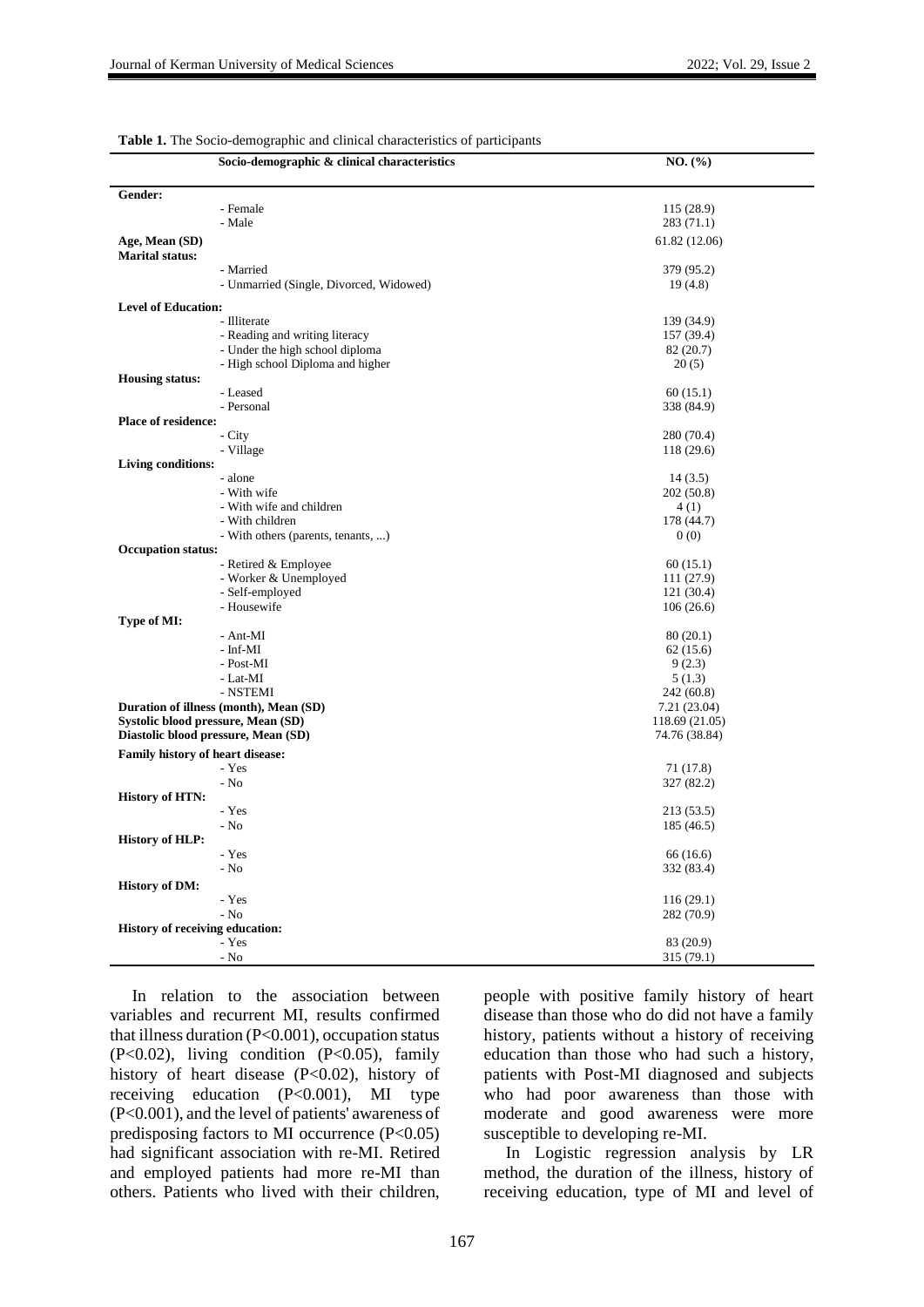awareness of predisposing factors to MI were identified as predictors of re-MI; in which with an increase of one month of illness duration, the chance of re-MI decreased 0.97 times (OR=0.97, 95% CI=0.95-0.99, P=0.002). Patients with history of receiving education had less chance for re-MI than those without history of it (OR=0.1, 95% CI=0.02-0.7, P=0.02). In terms of MI type, patients with Ant-MI and Post-MI had less chance to re-MI than patients with NSTEMI

(OR=0.04, 95% CI=0.01-0.34, P=0.003 and OR=0.006, 95% CI=0.001-0.1, P=0.001 respectively). Also, patients with moderate level of awareness about predisposing factors to MI occurrence compared to patients with good level of awareness had more chance to re-MI occurrence (OR=7.31, 95% CI=1.17-45.71, P=0.003). The results have been presented in Table 2.

|  | <b>Table 2.</b> Regression coefficients of re-MI predictors based on logistic regression (LR method) |
|--|------------------------------------------------------------------------------------------------------|
|--|------------------------------------------------------------------------------------------------------|

|                             |               | в         | SЕ    | <b>OR</b> | 95% CI                   |                          |                |
|-----------------------------|---------------|-----------|-------|-----------|--------------------------|--------------------------|----------------|
| <b>Predictors</b>           |               |           |       |           | Min                      | <b>Max</b>               | <b>P</b> Value |
| <b>Duration of illness</b>  |               | $-0.03$   | 0.01  | 0.97      | 0.95                     | 0.99                     | $0.002*$       |
| <b>History of receiving</b> | Yes           | $-2.26$   | 0.98  | 0.1       | 0.02                     | 0.7                      | $0.02*$        |
| education                   | No            | Reference | ٠     | ٠         |                          | $\sim$                   | ٠.             |
| Type of MI                  | Ant-MI        | $-3.17$   | 1.07  | 0.04      | 0.01                     | 0.34                     | $0.003*$       |
|                             | $Inf-MI$      | $-1.58$   | 1.07  | 0.21      | 0.03                     | 1.68                     | 0.14           |
|                             | Post-MI       | $-5.19$   | 1.48  | 0.006     | 0.001                    | 0.1                      | $0.001*$       |
|                             | Lat-MI        | 16.31     | 41.16 | 120.05    | 0.001                    | 5.96                     | 0.99           |
|                             | <b>NSTEMI</b> | Reference | ۰     | ۰         | $\overline{\phantom{a}}$ | $\overline{\phantom{a}}$ | $\sim$         |
| <b>Level of awareness</b>   | Poor          | 2.45      | 1.3   | 11.6      | 0.9                      | 149.12                   | 0.06           |
|                             | Moderate      | 1.99      | 0.93  | 7.31      | 1.17                     | 45.71                    | $0.03*$        |
|                             | Good          | Reference | ٠     | ۰         |                          |                          |                |

\*Significance level: P≤ 0.05.

## **Discussion**

Despite the progress made in the treatment of heart diseases, the recurrence rate and readmission of this group of patients are still relatively high and are considered as major health problems (18). Therefore, the study on the frequency of recurrent rate in patients with MI and its related factors are important.

According to the findings of the current study, the frequency of readmission in patients with MI was 3.5%; whereas, Kociol *et al.* reported 11.5% for this frequency (24) and in the study of Sadeghi *et al*., the frequency of rehospitalization due to MI post-CABG was 0.4% (25). The reason of the different results may be due to admission conditions and underlying diseases of patients, and differences in physicians' performance in the treatment of patients on the outpatient or inpatient basis.

In the present study, MI prevalence in retired and employed subjects was more than others, while Heydari *et al*. assessed the frequency of re-MI considering gender differences and demonstrated that MI and readmission in unemployed and retired men were more prevalent than women. Also, in another study without considering gender differences, recurrent MI and readmission were higher in working people (18). In our view, stress is the leading cause of MI and its post hospitalization; therefore, working people, especially employees (because of discipline in the workplace) than unemployed people and housewives are exposed to a higher risk of stressors that can justify this result. Also, since this group of people is considered as low-income groups of society, the economic pressure can directly affect the incidence of re-MI and indirectly their medication adherence and consequently leads to re-MI.

According to the results of the present study, patients with positive family history of heart diseases than patients without a positive family history had more re-MI. Similarly, Nunes *et al.* have reported that non-modifiable factors such as the family history of heart disease cause higher risk for MI and readmission (26).

The results of the present study revealed that poor awareness and lack of history of receiving education about MI had a significant relationship with the incidence of re-MI and readmission; that is, moderate level of awareness compared to good level increased the recurrent MI chance many times over. In line with the results of current study, two studies indicated that a high percentage of readmission cases can be prevented through an educational model, predischarge preparations, and home care (18, 25). In this context, our study results confirmed that patients with a history of receiving an education had a lower chance to re-MI, and according to this finding, it can be concluded that scrutinizing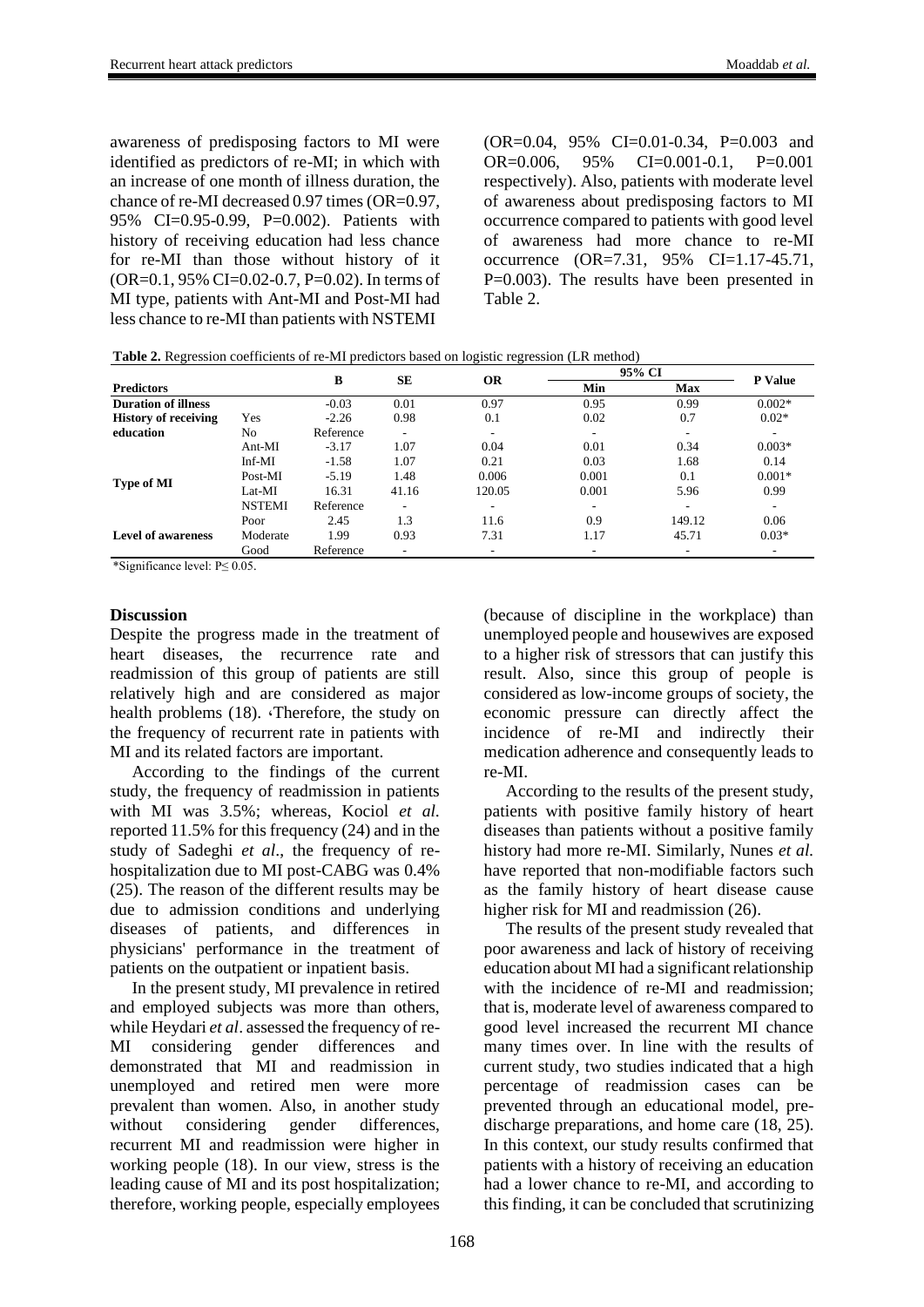in associated factors with readmission in heart diseases, as well as identifying the unmet medical, educational, and psychological needs of patients can result in a significant reduction in readmission rates.

According to the results, the risk of re-MI in NSTMI patients was higher than other types of MI. Kociol *et al.* showed that one of the predictors of readmission in myocardial infarction patients can be the type of MI, especially inferior MI; however, this difference in results can be related to the fact that the pathophysiology of NSTMI is multifactorial, while the pathophysiology of STMI can be due to the coronary artery thrombosis and this can be better controlled with treatment measures such as thrombolytic therapy (24). In this context, our study revealed that treatment and care had better control over STMI or this difference can be attributed to the greater frequency of NSTMI in Guilan province.

According to the findings of our study, with increase of the illness duration and hospitalization, the chance of re-MI decreases, which was similar to the results of another similar study (18). We believe that with the presence of patients in the hospital environment and obtaining the necessary training in the field of MI risk factors in various ways, including the active presence of hardworking nursing staff, which play a key role in promoting clients' health and a better understanding of post-discharge care, the chance of a re-MI decreases.

Given the significant cases of readmission and the fact that they can be prevented, identifying the predisposing factors of MI plays an important role in extending the life expectancy of patients. It is necessary to gain a broader insight into these factors to improve the management of heart diseases.

One of the limitations of the present study was the convenience sampling method which led to an imbalance and inequality in the number of different states of the studied variables, especially the main variable of the study. It is suggested that further studies be conducted as randomized clinical trials with matched groups or higher sample sizes and multicenter studies.

#### **Conclusion**

The findings of the present study urges policymakers and planners to consider factors affecting the frequency of re-MI that their prevention can improve all aspects of patients'

lives. This study suggests that programs should be developed to inform medical staff about the importance of educating patients in identifying the factors affecting re-MI. Plans for creating continuous and long-term learning along with regular follow-up courses such as home visit, and home care programs are suggested. Such programs may prevent many problems such as disease exacerbation and frequent readmissions that can reduce the patients' quality-of-life and increase the financial burden on health care systems.

## **Ethical Considerations**

The approval for this study was obtained from the Ethics Committee of the Research Deputy of Guilan University of Medical Sciences, Rasht, Iran (approval code: IR.GUMS.REC.1396.165). Written informed consent was obtained from all participants in accordance with the principles of the Declaration of Helsinki. All participants were assured of the data confidentiality. Moreover, participation in the study was voluntary and participants could leave the study at will.

## **Conflict of interest**

The authors declare that there is no conflict of interest.

#### **Authors' contributions**

Fatemeh Moaddab and Arsalan Salari designed the present study and were responsible for the overall management of the study; Fatemeh Moaddab and Sarina Ramtin organized the analysis of the study; Fatemeh Moaddab and Iman Emadi prepared the manuscript. The statistical analyses were conducted by Fatemeh Moaddab and Arsalan Salari. All authors contributed to the final version of the manuscript.

#### **Acknowledgements**

This study was approved by the Research Deputy of Guilan University of Medical Sciences. The researchers would like to express their gratitude to the Research Deputy of Guilan University of Medical Sciences for their financial support; we also acknowledge the director and personnel of Dr. Heshmat hospital, Cardiovascular Diseases Research Center and all the patients who participated in this study.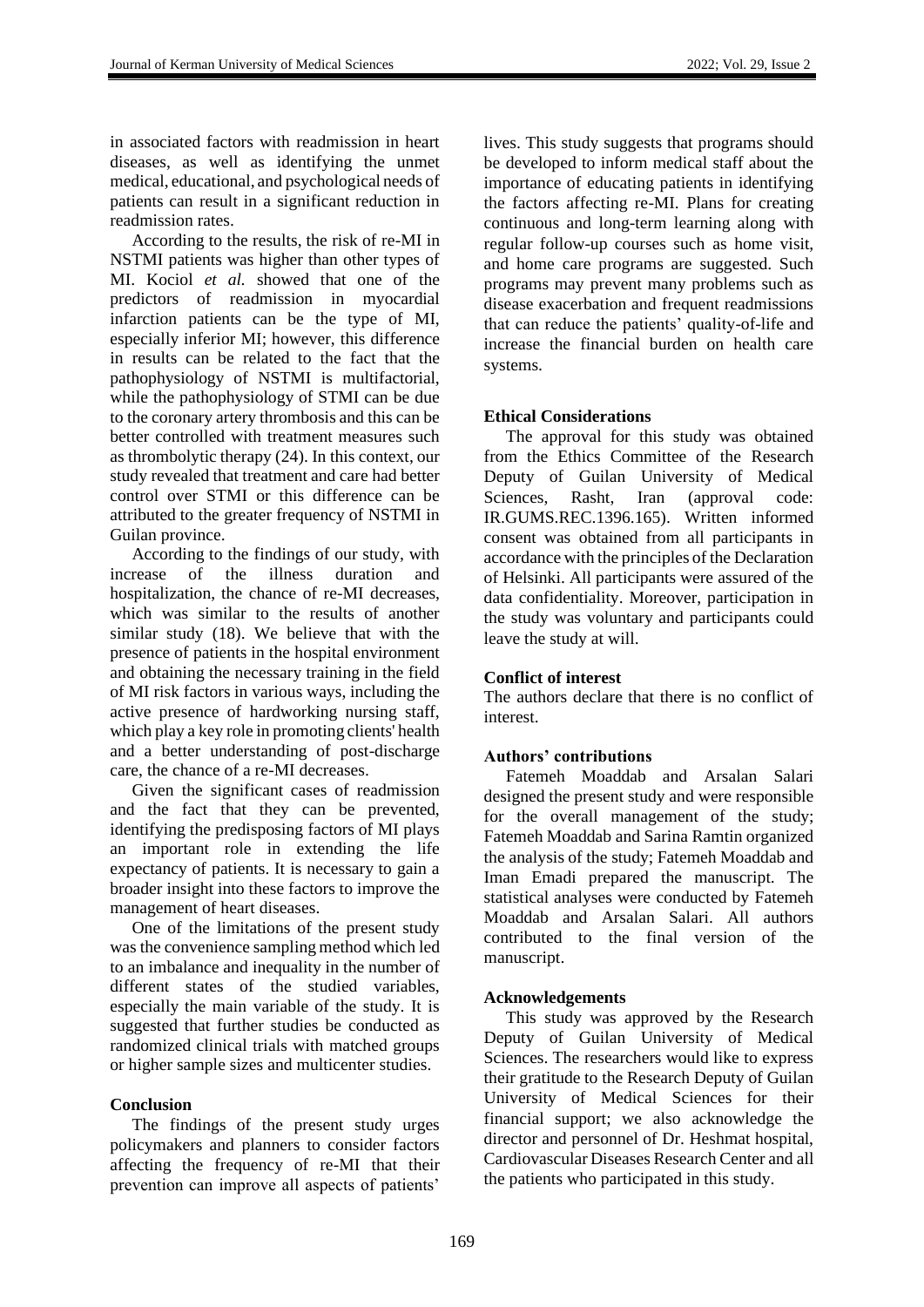## **References**

- 1. Sarrafzadegan N, Mohammmadifard N. Cardiovascular disease in iran in the last 40 years: Prevalence, mortality, morbidity, challenges and strategies for cardiovascular prevention. Arch Iran Med. 2019; 22(4):204- 10. PMID: 31126179.
- 2. Rashidinejad HR, Nasri HR, Salehi M, Moazenzadeh M. Quality of life after Coronary Artery Bypass Grafting (CABG) in older adults. Journal of Kerman University of Medical Sciences. 2019: 26(5):384-9. doi: 10.22062/jkmu.2019.89546.
- 3. Silverio A, Cavallo P, De Rosa R, Galasso G. Big health data and cardiovascular diseases: A challenge for research, an opportunity for clinical care. Front Med (Lausanne). 2019; 6:36. doi: 10.3389/fmed.2019.00036.
- 4. Yeo KK, Zheng H, Chow KY, Ahmad A, Chan BPL, Chang HM, et al. Comparative analysis of recurrent events after presentation with an index myocardial infarction or ischaemic stroke. Eur Heart J Qual Care Clin Outcomes. 2017; 3(3):234-42. doi: 10.1093/ehjqcco/qcw048.
- 5. Perel P, Avezum A, Huffman M, Pais P, Rodgers A, Vedanthan R, et al. Reducing premature cardiovascular morbidity and mortality in people with atherosclerotic vascular disease: The world heart federation roadmap for secondary prevention of cardiovascular disease. Glob Heart. 2015; 10(2):99-110. doi: 10.1016/j.gheart.2015.04.003.
- 6. Johansson S, Rosengren A, Young K, Jennings E. Mortality and morbidity trends after the first year in survivors of acute myocardial infarction: A systematic review. BMC Cardiovasc Disord. 2017; 17(1):53. doi: 10.1186/s12872-017- 0482-9.
- 7. Piepoli MF, Corrà U, Dendale P, Frederix I, Prescott E, Schmid JP, et al. Challenges in secondary prevention after acute myocardial infarction: A call for action. Eur J Prev Cardiol. 2016; 23(18):1994-2006. doi: 10.1177/2047487316663873.
- 8. Savarese G. Behavioural interventions to reduce cardiovascular risk: Where do we stand?. Eur Cardiol. 2019; 14(3):139-40. doi: [10.15420/ecr.2019.14.3.GE3.](https://doi.org/10.15420/ecr.2019.14.3.GE3)
- 9. Haj Hosseini M, Rashidlamir A, Moazzami M, Moazenzadeh M. the effect of eight weeks of aquatic aerobic training on abca1 and abcg1 genes expression in the blood mononuclear

cells in women after coronary artery bypass grafting. Journal of Kerman University of Medical Sciences. 2020; 27(3):190-203. doi: [10.22062/JKMU.2020.90638.](https://dx.doi.org/10.22062/jkmu.2020.90638)

- 10. Baljani E, Salimi S, Rahimi J, Amanpour E, Parkhashjou M, et al. The effect of education on promoting self efficacy in patients with cardiovascular disease. J Kermanshah Univ Med Sci. 2012;16(3):e78799.
- 11. Lee YM, Kim RB, Lee HJ, Kim K, Shin MH, Park HK, et al. Relationships among medication adherence, lifestyle modification, and healthrelated quality of life in patients with acute myocardial infarction: A cross-sectional study. Health Qual Life Outcomes. 2018; 16(1):100. doi: 10.1186/s12955-018-0921-z.
- 12. Buchanan DM, Arnold SV, Gosch KL, Jones PG, Longmore LS, Spertus JA, et al. Association of smoking status with angina and health-related quality of life after acute myocardial infarction. Circ Cardiovasc Qual Outcomes. 2015; 8(5):493-500. doi: 10.1161/CIRCOUTCOMES.114.001545.
- 13. Feng HP, Chien WC, Cheng WT, Chung CH, Cheng SM, Tzeng WC. Risk of anxiety and depressive disorders in patients with myocardial infarction: A nationwide population-based cohort study. Medicine (Baltimore). 2016; 95(34):e4464. doi: 10.1097/MD.0000000000004464.
- 14. Blumenthal JA, Sherwood A, Smith PJ, Watkins L, Mabe S, Kraus WE, et al. Enhancing cardiac rehabilitation with stress management training: A randomized, clinical efficacy trial. Circulation. 2016; 133(14):1341-50. doi: 10.1161/CIRCULATIONAHA.115.018926.
- 15. Shakeri J, Jaberghaderi N, Rezaei M, Saeedi M, Naleini M, Moloodi A. Psychosocial risk factors in patients with cardio-vascular diseases in Kermanshah. Journal of Kermanshah University of Medical Sciences. 2012; 16(3):246-54. [In Persian]
- 16. Jan S, Lee SW, Sawhney JP, Ong TK, Chin CT, Kim HS, et al. Catastrophic health expenditure on acute coronary events in Asia: A prospective study. Bull World Health Organ. 2016; 94(3):193-200. doi: 10.2471/BLT.15.158303.
- 17. Daivadanam M, Thankappan KR, Sarma PS, Harikrishnan S. Catastrophic health expenditure & coping strategies associated with acute coronary syndrome in Kerala, India.